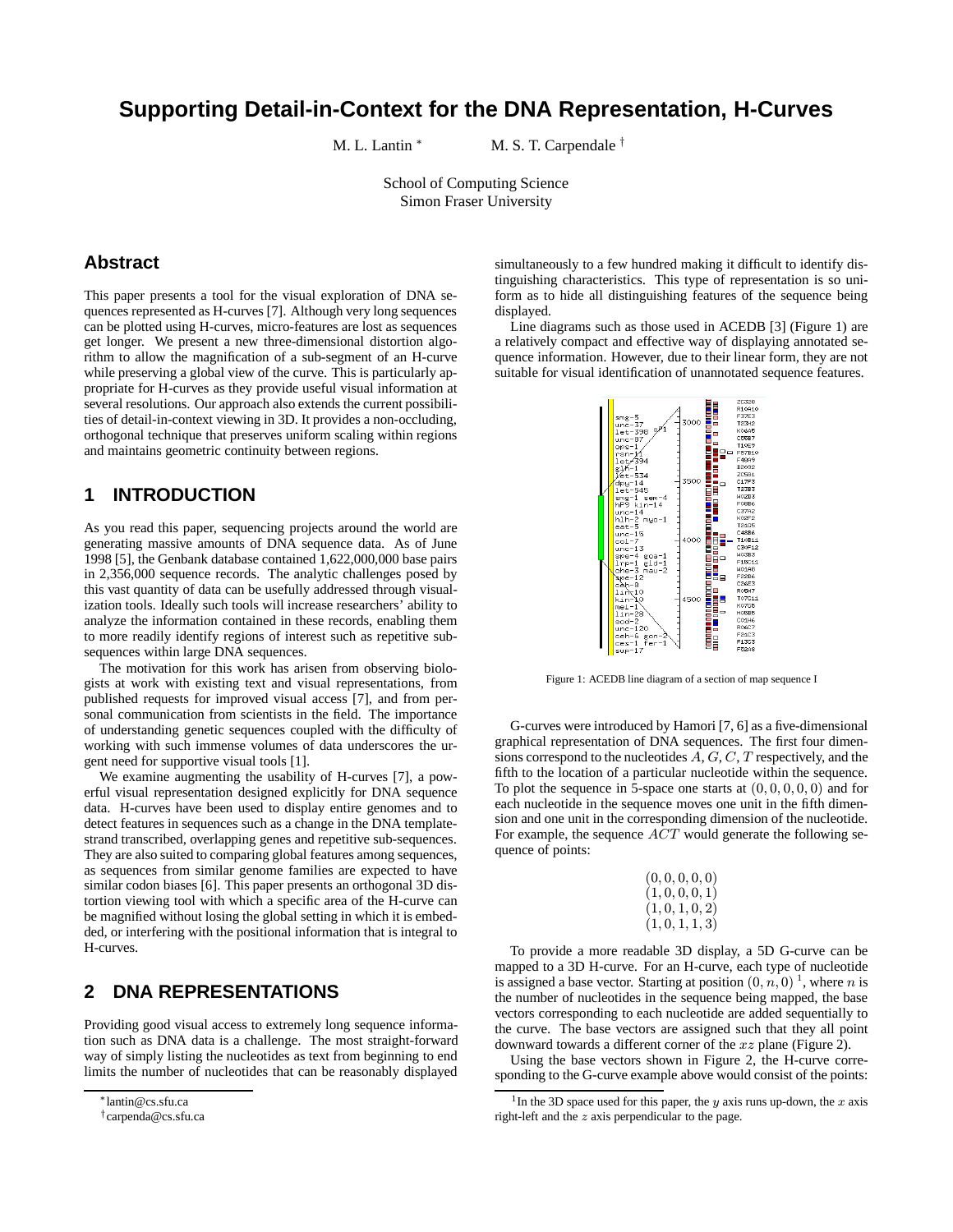

Figure 2: Base vectors

The visual representation of the same H-curve is shown in Figure 3. Even though the nucleotides can be recognized from orientation alone, they are also colour coded for ease of recognition; A is yellow,  $T$  is green,  $C$  is cyan and  $G$  is magenta (see colour plate Figures 7(a) and 8).



Figure 3: H-curve for the sequence ACT

Once plotted the H-curve can be rotated or the base vectors reassigned to provide different views. A 2D projection of the Hcurve is equivalent to a change of alphabet (Figure 4). For example, using the base vector assignment shown in Figure 2, a projection onto the yz plane changes the alphabet of the sequence from  ${A, G, C, T}$  to  ${AG, CT}$  which is equivalent to the biological concepts of Purines and Pyrimidines. H-curves mirror the regular-



Figure 4: The three projections for H-curve of the sequence ACT

ities and irregularities of a given DNA sequence. Long stretches of purines followed by pyrimidines, for example, are easily identifiable as sharp turns in the curve and repeats are visually apparent as repeating curve segments. The end point of the curve (and any segment within the curve), is an important indicator of the relative frequency of nucleotides in the sequence.



Figure 5: The H-curve representation of the Bovine Gene for epsilon (2) beta-globin (BTEBGL2). First 885 nucleotides are displayed.

To subdue local fluctuations in the H-curve when displaying large sequences, it is possible to smooth the H-curve by an averaging technique. For a given smoothing factor,  $w$ , the vector at position  $i$  in the curve is replaced with the average of the base vectors of positions  $i - w$  through  $i + w$ . That is, for every section of  $2w + 1$  nucleotides being averaged, the vector formed by the start and end points of the section is normalized by  $2w + 1$  and used as the new base vector. This has been shown to reduce the visual clutter of local detail while preserving the essential long-range characteristics of the H-curve [7](Figure 5).

#### **3 AUGMENTING VISUAL ACCESS**

There are several salient properties of the H-Curve DNA representation. They are a visually comprehensible 3D representation of 5D data. They make innovative use of relative position to encode the additional dimensions, creating a representation that can be usefully read in all of its 2D projections as well as its 3D form. Rotating an H-curve changes which of the DNA sequence aspects are revealed. When presented compactly, they are capable of displaying very large sequences and reveal global features. When presented in high resolution they reveal individual residues in subsequences. As a visual representation H-curves hold full data information while still allowing drill-down for explicit details. For instance, at high resolutions the vector angle encodes the nucleotide type, and relative position indicates sequential information.

Providing visual drill-down to the details in a representation without losing the global features corresponds to the goals of focus and context or distortion viewing techniques. However, as H-curves reveal information both compressed and magnified, our intention is to provide a distortion technique that goes beyond setting readable details in context by presenting combined displays that maintain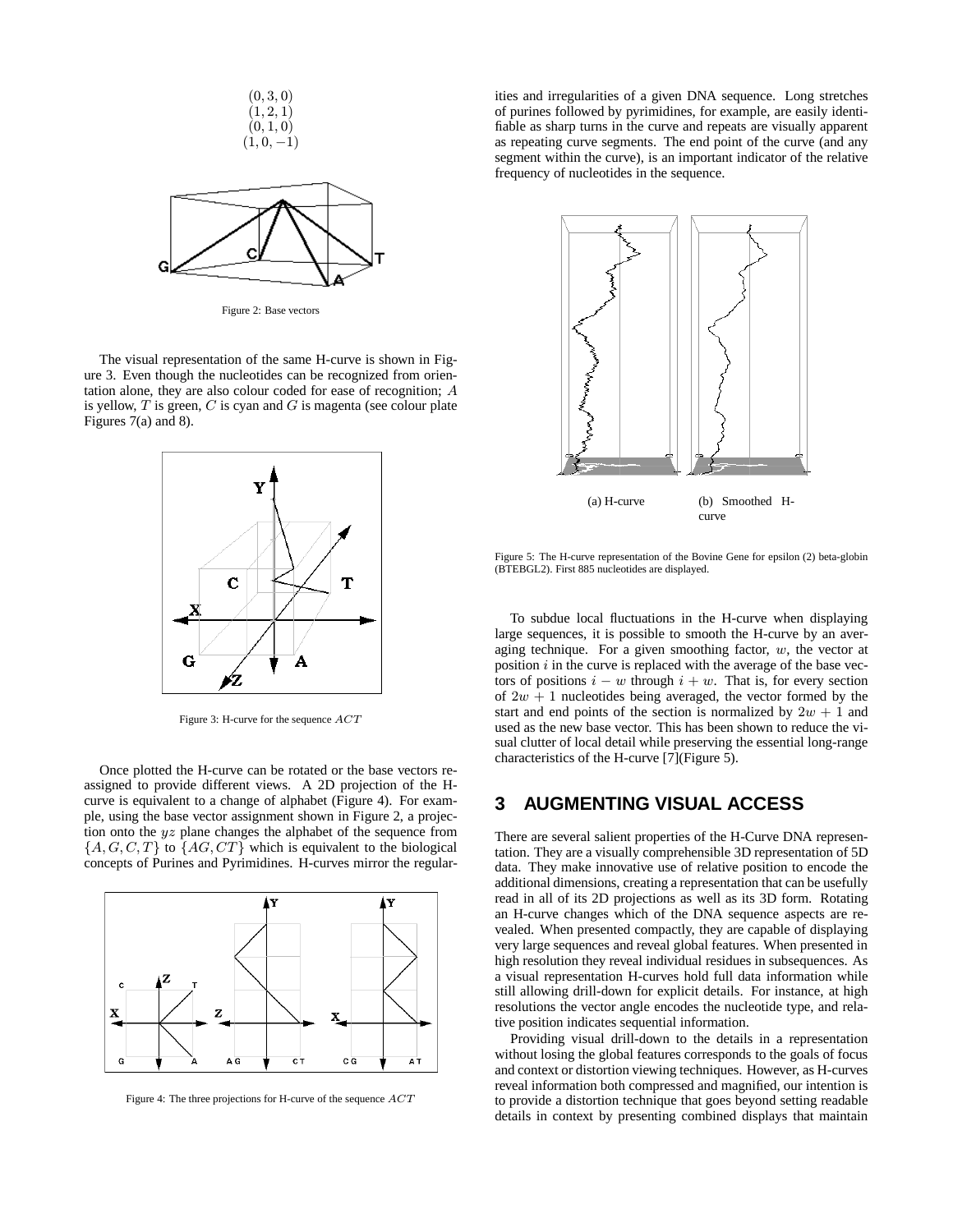

Figure 6: (a) H-curve region marked but unzoomed. The zoom box is located at the arrow and is almost indistinguishable. (b) The H-curve representation of the human beta globin region on chromosome 11. Nucleotides 1-38505 displayed. The zoomed region starts at position 20759 and extends 542 nucleotides. The tick marks on the main Y axis are representative of the scale. There are 1000 nucleotides between each tick mark.

the useful visual characteristics of H-curves at each resolution. To achieve this goal there are several aspects of the representation that must be respected. Orthogonality [13], or left/right, up/down ordering must be preserved. Also, in order to maintain the ability to read the position of segments in relation to each other it is important to preserve the connectivity between them. As H-curves are readable at several resolutions uniform scaling must be maintained with regions. Further, orientation, or individual vector angles must be maintained, as they encode nucleotide type and provide global features like drift.

While there has been extensive investigation of this type of viewing for 2D representation, (for surveys see [8, 10, 11]) There has been much less investigation of applying distortion ideas for 3D representations. Semnet [4], the first approach for 3D representations, makes use of filtering which is not appropriate for our goals. Mitra's approach, intended for aircraft maintenance diagrams [9], creates filtered exploded views which would interfere with connectivity making H-curves unreadable. The 3D visual access technique described in [2] makes use of non-linear distortion techniques to address occlusion problems in 3D displays. This technique would also cause unwanted separation, and further, the elegant sparse display of H-curves does not pose an occlusion problem. While 3D Magic Lenses [14] are capable of providing local magnification, they operate as a 3D insert thereby lose of context and connectivity between magnified and non-magnified sections. What is desired is a 3D detail in context technique that utilizes a step magnification/compression function and provides geometric continuity between the sections of differing but constant scale. More closely related to these goals are the orthogonal approaches [1, 12, 13], however, they have only been developed for 2D representations and have not considered preserving connectivity and actual start and end

positioning between regions of differing scale.

#### **4 METHOD**

To provide a distortion viewing environment appropriate for Hcurves, we use the familar approach of compressing the unzoomed segments to absorb the extra space used by the zoomed region. However, the distortion algorithm presented here preserves the essential features of the H-curve such as the end point and the position of the curve relative to the central axis.

For this discussion, the space used a by an H-curve segment refers to the displacement of the end point relative to the start point of the segment. From this point onward, it will be referred to as simply the displacement of the segment. The transformation is achieved by scaling the individual components of the base vectors such that the scaled displacement of the unzoomed region added to the magnified displacement of the zoomed region, is equal to the displacement of the original H-curve (Equation 1). This satisfies the constraint that the end point of the H-curve remain the same. The distortion is applied independently and uniformly in each dimension, depending on the amount of displacement to be absorbed.

$$
sf = scale factor
$$
  
\n
$$
zf = zoom factor
$$
  
\n
$$
uzdisp = unzoomed displacement
$$
  
\n
$$
zdisp = zoomed displacement
$$
  
\n
$$
uzdisp * (1 - sf) = zdisp * (zf - 1)
$$
 (1)

The scaling factor is limited to the range .1 and 2 in all dimensions. We find that this permits sufficient local zooming while pre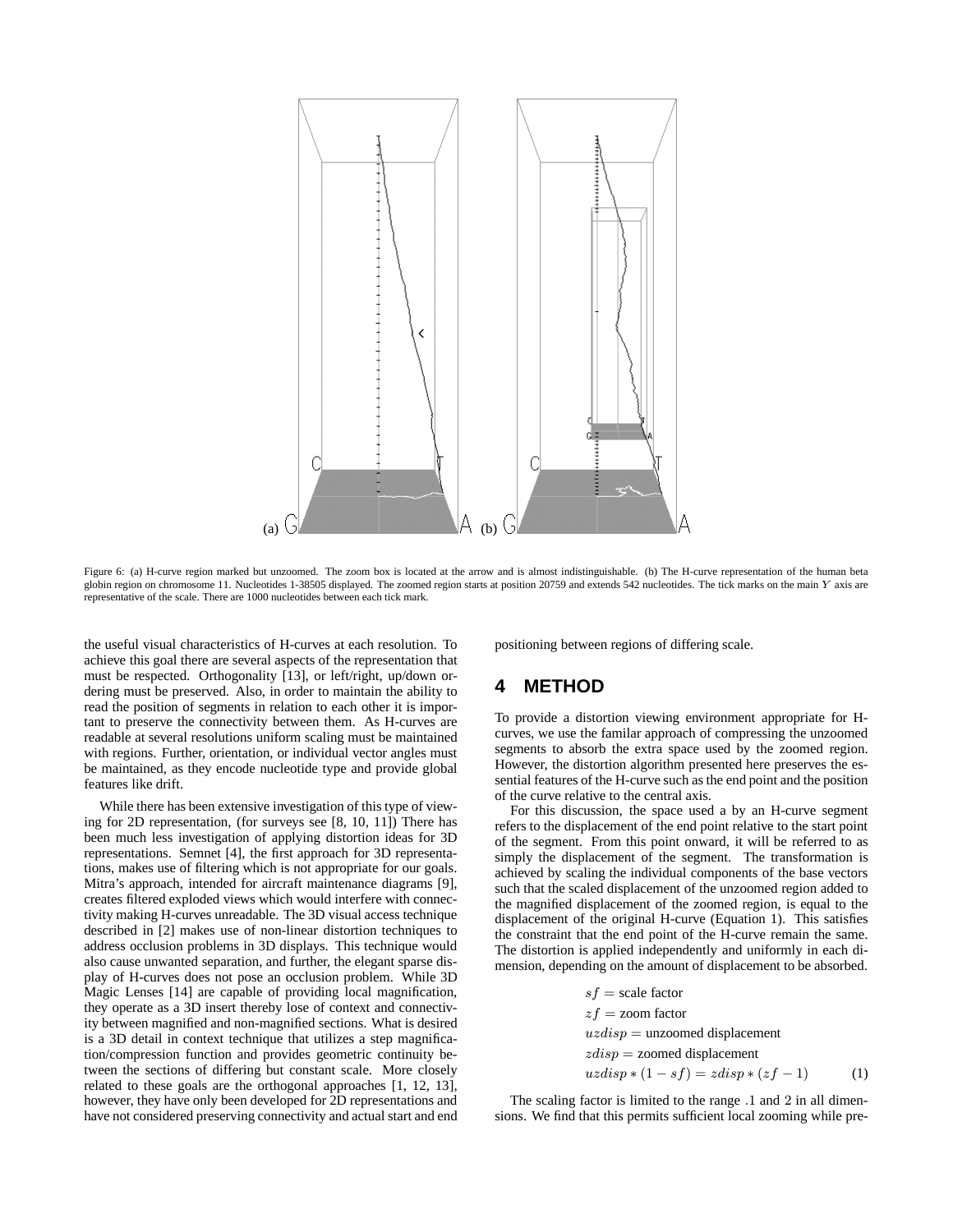serving essential features of the unzoomed segments. A negative scaling factor would reverse displacement causing incorrect readings, a scaling factor too close to zero would cause excessive flattening.

Because H-curves can have quite irregular patterns, it is essential to provide visual cues to the location and extent of the zooming and distortion. The location of the zoomed curve segment is marked on the H-curve by a box surrounding the segment, similar to the one surrounding the whole H-curve (Figure 6(b)). The zoom factors for each dimension are controlled from a dialog window, while the screen is continuously updated to reflect user input. As the user moves the location or extent of the zoomed segment, the maximum zooming factors are updated to reflect the newly calculated constraints.

#### **5 DISCUSSION AND FUTURE WORK**

The local zooming feature of this tool has been tested using sequences ranging from 200 to 80,000 nucleotides and revealed sequence characteristics that may have otherwise been hard to find. The box surrounding the magnified region acts as a non-occluding 3D lens. By providing appropriate compensating compression, our tool retains all context and maintains sequence connectivity while displaying more than one level of resolution. Moving the selfadjusting magnifying box along the curve allows for interactive exploration.

For additional visual functionality, 3D smoothing or sharpening lens could be useful. Automatic smoothing could be provided for the individual segments of the H-curve, particularly those that have been compressed. The smoothing factor needed could be estimated by calculating how many line segments are occupying a single pixel on the screen and setting the smoothing factor such that no more than one line segment is drawn per pixel. This would be useful especially at low resolutions where the local detail combined with the distortion obscures the global characteristics of the curve.

As a starting point towards supporting H-curves for viewing annotated sequences, we colour H-curve regions according to nucleotides (Colour Plate: Figure 7(a)) and exons (Colour Plate: Figure 7(b)). We note that the use of hyper-linked markers along the curve to point out other sequence features, and further a mechanism to add markers with associated annotations would be useful additions.

### **6 CONCLUSION**

We present a 3D distortion technique especially suited to H-curves, preserving those aspects of H-curves that biologists have identified as particularly valuable for identification of unannotated sequences features at differing resolutions. In contrast to traditional zooming methods which offer single resolution views, or local zooming with occlusion, our method provides a controllable 3D magnification lens which uses automatic compression to prevent occlusion. This distortion technique is capable of displaying H-curves at more than one resolution without disrupting continuity, global positioning and drift. In conjunction with traditional zooming techniques, we believe that this significantly enhances the utility of H-curves. We look forward to working further with molecular biologists to provide an increasingly enhanced DNA sequence exploration environment.

## **ACKNOWLEDGMENTS**

This work was supported in part by a postgraduate scholarship from the Natural Sciences and Engineering Research Council of Canada. SGI hardware resources were provided by the Graphics and Multimedia Research Lab at Simon Fraser University. The authors are grateful for helpful and insightful suggestions by Gabor Melli and David Cowperthwaite.

#### **References**

- [1] L. Bartram, A. Ho, J. Dill, and F. Henigman. The continuous zoom: A constrained fisheye technique for viewing and navigating large information spaces. In *UIST'95: Proceedings of the ACM Symposium on User Interface Software and Technology*, pages 207–216. ACM Press, 1995.
- [2] M. S. T. Carpendale, D. J. Cowperthwaite, and F. D. Fracchia. Extending distortion viewing from 2D to 3D. *IEEE Computer Graphics and Applications*, 17(4):42–51, July/August 1997.
- [3] Richard Durbin and Jean Thierry Mieg. A Caenorhabditis elegans database. Documentation, code and data available from anonymous FTP servers at lirmm.lirmm.fr, cele.mrclmb.cam.ac.uk or ncbi.nlm.nih.gov, 1991-.
- [4] K. M. Fairchild, S. E. Poltrock, and G. W. Furnas. Semnet: Three-dimensional graphic representation of large knowledge bases. In *Cognitive Science and its Applications for Human-Computer Interaction*, pages 201–234. Lawerence Erlbaum Associates, 1988.
- [5] NIH: National Center for Biotechnology Information. Genbank overview. http://www.ncbi.nlm.nih.gov/Web/Genbank/, June 1997.
- [6] Eugene Hamori. Visualization of biological information encoded in DNA. In Clifford A. Pickover and Stuart K. Tewksbury, editors, *Frontiers of Scientific Visualization*, volume 3 of *Scientific Visualization*, chapter 4, pages 90–121. Wiley-Interscience, 1994.
- [7] Eugene Hamori and John Ruskin. H curves, a novel method of representation of nucleotide series especially suited for long DNA sequences. *The Journal of Biological Chemistry*, 258(2):1318–1327, January 1983.
- [8] Y. K. Leung and M. D. Apperley. A review and taxonomy of distortion-oriented presentation techniques. *ACM ToCHI*, 1(2):126–160, 1994.
- [9] D. A. Mitra. A fisheye presentation strategy: Aircraft maintenance data. In *Human-Computer Interaction - INTERACT '90*, pages 875–880, 1990.
- [10] E. Noik. A space of presentation emphasis techniques for visualizing graphs. In *Proceedings of Graphics Interface '94*, pages 225–233, May 1994.
- [11] R. Spence. A taxonomy of graphical presentation. Information Engineering Section report 93/3, Imperial College of Science, Technology and Medicine, 1993.
- [12] R. Spence and M. Apperly. Data base navigation: an office enviroment for the professional. *Behaviour and Information Technology*, 1(1):43–54, 1982.
- [13] M. A. Storey and H. A. Müller. Graph layout adjustment strategies. In *Graph Drawing '95*, pages 487–499, 1995.
- [14] John Viega, Matthew J. Conway, George Williams, and Randy Pausch. 3D magic lenses. In *Proceedings of the ACM Symposium on User Interface Software and Technology*, pages 51– 58. ACM, ACM Press, November 1996.